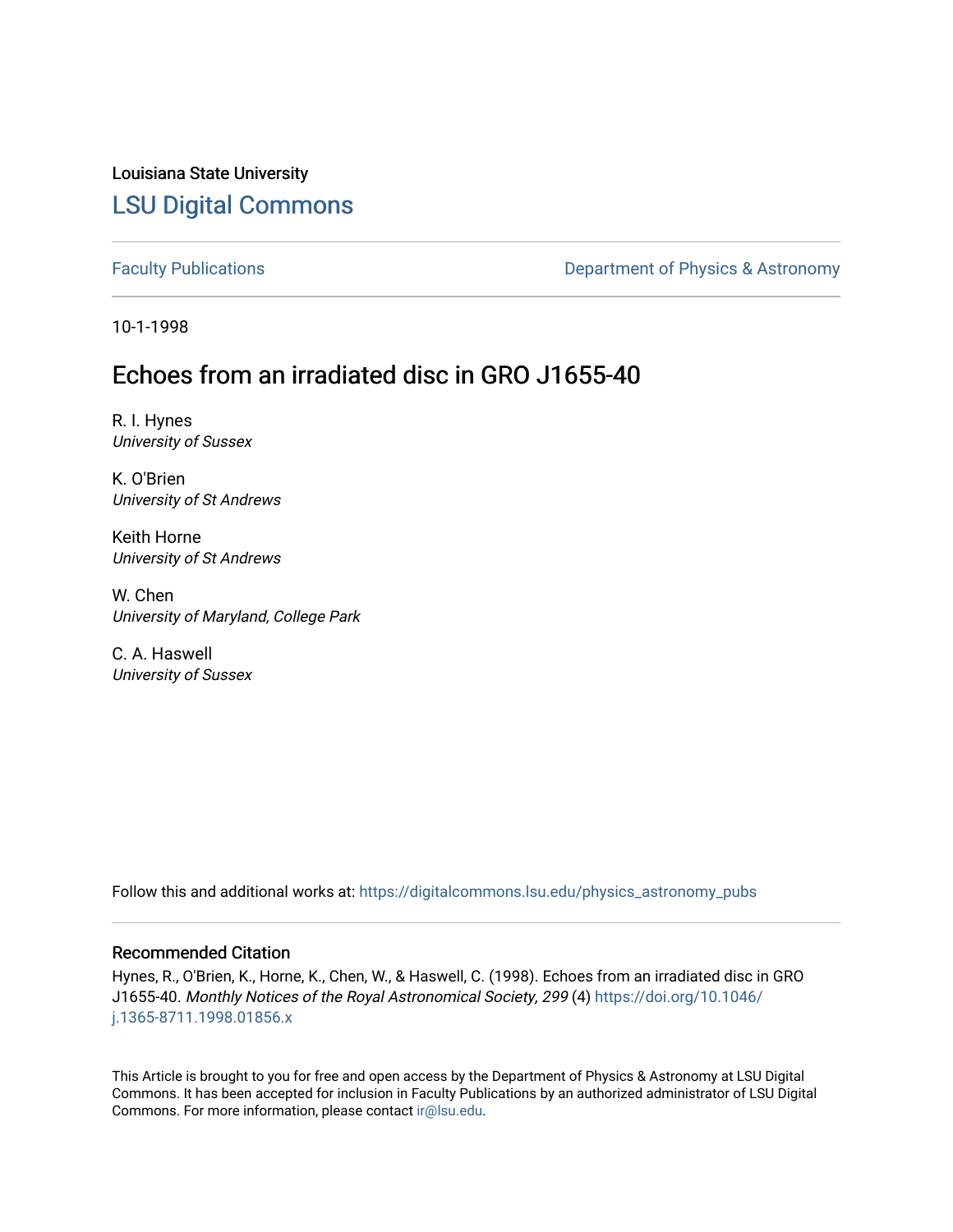## **Echoes from an irradiated disc in GRO J1655–40**

R. I. Hynes,<sup>1</sup> K. O'Brien,<sup>2</sup> Keith Horne,<sup>2</sup> W. Chen<sup>3,4</sup> and C. A. Haswell<sup>1,5</sup>

1 *Astronomy Centre, University of Sussex, Falmer, Brighton BN1 9QH*

2 *School of Physics and Astronomy, University of St Andrews, North Haugh, St Andrews, Fife KY16 9SS*

3 *Department of Astronomy, University of Maryland, College Park, MD 20742, USA*

4 *NASA/Goddard Space Flight Center, Code 661, Greenbelt, MD 20771, USA*

5 *Columbia Astrophysics Laboratory, Columbia University, 538 West 120th Street, New York, NY 10027, USA*

Accepted 1998 May 22. Received 1998 May 18; in original form 1998 February 26

#### **ABSTRACT**

We demonstrate correlated rapid variability between the optical/UV and X-ray emission for the first time in a soft X-ray transient, GRO J1655–40: *Hubble Space Telescope* (*HST)* light curves show similar features to those seen by the *Rossi X-ray Timing Explorer* (*RXTE*), but with mean delay of up to 10–20 s. We interpret the correlations as the result of reprocessing of X-rays into optical and UV emission, with a delay owing to finite light travel time, and thus perform echo mapping of the system. The time-delay distribution has a mean of  $14.6 \pm 1.4$  s and dispersion (i.e. the standard deviation of the distribution) of  $10.5 \pm 1.9$  s at binary phase 0.4. Hence we identify the reprocessing region as the accretion disc rather than the mass donor star.

**Key words:** accretion, accretion discs – binaries: close – stars: individual: Nova Sco 1994  $(GRO J1655-40)$  – ultraviolet: stars – X-rays: stars.

#### **1 INTRODUCTION**

Soft X-ray transients (SXTs), also referred to as X-ray novae, (Tanaka & Shibazaki 1996) are low-mass X-ray binaries (LMXBs) in which long periods of quiescence, typically decades, are punctuated by very dramatic X-ray and optical outbursts, often accompanied by radio activity as well. It is commonly held that the optical emission seen during outburst arises from reprocessing of X-rays by the accretion disc and/or secondary star (see King & Ritter 1998 and references therein). It is then natural to look for correlated X-ray/optical variability with a view to performing echo mapping of the system, a technique which has had great success in the study of active galactic nuclei (Peterson 1993). Such correlated variability has been seen with low time resolution in the persistent LMXB Sco X-1 (Ilovaisky et al. 1980; Petro et al. 1981) and reprocessed optical pulsations in Her X-1 have been used to estimate the system parameters (Middleditch & Nelson 1976), but echo mapping has yet to be fully applied to an X-ray binary.

The SXT GRO J1655–40 was discovered in 1994 July when the Burst and Transient Source Experiment (BATSE) on the *Compton Gamma Ray Observatory* (*CGRO*) observed it in outburst at a level of 1.1 Crab in the 20–200 keV energy band (Harmon et al. 1995). After a period of apparent quiescence from late 1995 to early 1996, GRO J1655–40 went into outburst again in late 1996 April (Remillard et al. 1996), and remained active until 1997 August. During the early stages of this outburst we carried out a series of simultaneous *HST*and *RXTE* visits. One of the primary goals of this project was to search for correlated variability in the two wavebands. The long-term evolution of the outburst argued against significant reprocessing, as the seemingly *anticorrelated* optical

© 1998 RAS

and X-ray fluxes observed (Hynes et al. 1998) are not to be expected if the optical flux is reprocessed X-rays. Nonetheless, significant short-term correlations were detected. In this paper we analyse these and use them to constrain the system geometry during outburst. We will perform a more comprehensive analysis of other aspects of the variability observed during the outburst in a subsequent paper.

#### 2 OBSERVATIONS AND DATA REDUCTION

#### **2.1** *HST*

Our *HST*observations took place between 1996 May 14 and July 22 using the Faint Object Spectrograph (FOS) in RAPID mode (Keyes et al. 1995). The full log is presented in Hynes et al. (1998). In this work we focus on the most promising set of observations taken on June 8 with the PRISM and either blue (PRISM/BL) or red (PRISM/RD) sensitive detectors. This configuration delivered a series of time-resolved spectra, termed groups, (useful spectral range  $\sim$ 2000–9000 Å) from which we constructed 2–3 s light curves. Over most of the spectral range of the PRISMS, the spectral resolution is very poor, hence we can only study continuum variations.

We extracted the light curves from the count rates provided by STScI, performing background subtraction by hand. This is necessary as the standard background model is known to underestimate the backgrounds by up to 30 per cent (Keyes et al. 1995). We rescaled the standard background models to match unexposed regions on a group-by-group basis and subtracted this to isolate source counts. We then integrated the counts over the source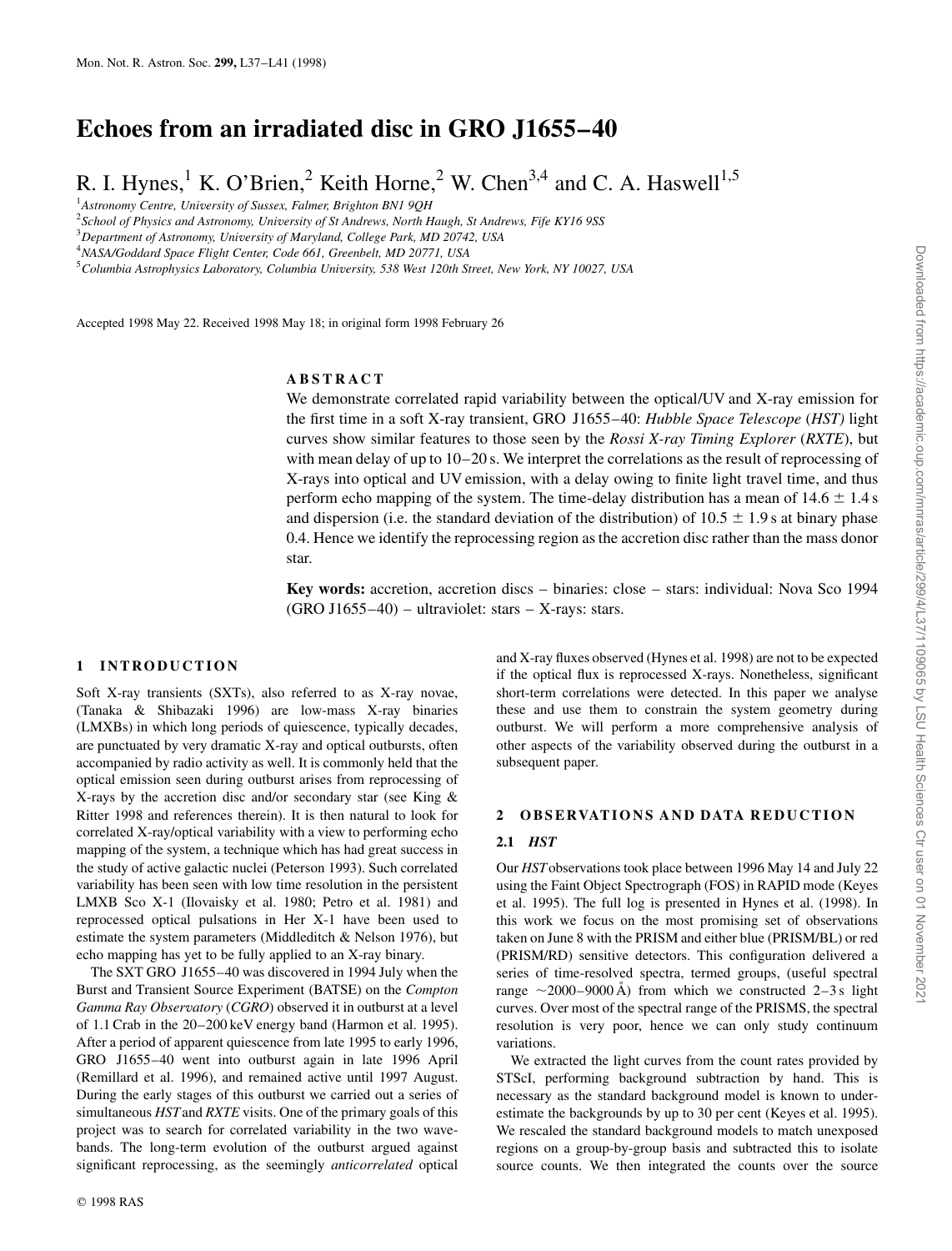spectrum to obtain light curves. The effective bandpass can be defined by the FWHM of the *count rate* spectra: 3100–4800 A for PRISM/BL and 3800-7400 Å for PRISM/RD.

A final subtlety involves the start times of the groups. As discussed by Christensen et al. (1997), FOS RAPID mode may produce groups unevenly spaced in time: the 'too rapid RAPID' problem. Because of this the standard data products contain an uncertainty in the start times of individual groups of  $-0.255$  s/  $+0.125$  s. We therefore had our start times recalculated using the RAPIDTIMES program at STScI which reduces the *relative* uncertainty between groups to  $< 1$   $\mu$ s. There is still an unavoidable 0.255-s uncertainty in the *absolute* start time of each exposure (i.e. the zero-point of each series of groups.)

## **2.2** *RXTE* **data**

The *RXTE*/PCA data included in this paper were obtained on 1996 June and contains four segments of exposure about 3.5 ks each. The original data were taken with two standard EDS modes and three additional modes for high time-resolution (up to  $62 \mu s$ ) studies. The standard-1 mode has a 0.0125 s time resolution and a single band covering the entire 256 energy channels. Since the highest time resolution from the *HST* data is only about 2–3 s, the light curves for the correlation study performed in this paper are extracted from the standard-1 mode data in 1 s time bins using the SAEXTRCT task in the FTOOLS software package. The average count rate of GRO J1655–40 during the above mentioned observing period is more than  $2 \times 10^4$  count s<sup>-1</sup> of 'good events' (i.e., after 80 per cent of internal background events are rejected by the anticoincidence logic), thus no background  $(\leq 35 \text{ count s}^{-1})$ subtraction procedure is necessary.

The relative timing accuracy of the *RXTE* data is limited only by the stability of the spacecraft clock which is good to about  $1 \mu s$  or less. The absolute timing accuracy, however, is also limited by uncertainties in the ground clock at the White Sands station and other complications. For data taken before 1997 April 29, the absolute timing accuracy is estimated to be about  $8 \mu s$  which is substantially better than that of *HST*/FOS and certainly sufficient for our correlation study.

The *RXTE* light curves of GRO J1655–40 exhibit variability on various time-scales. On the 1 s or less time-scale, there are flickerings with RMS of 10 per cent or so. On longer time-scales up to a few hundred seconds, however, the amplitude of broad peaks and troughs (they are not necessarily following each other) can be as high as 50 per cent which are the source for the induced optical variability we detect.

## **3 COMPARISON OF LIGHT CURVES**

In Fig. 1 we show the light curves obtained in the June 8 visit. Of the four visits on which both *HST* and *RXTE* observed GRO J1655–40, this achieved the best coordination. Fig. 1 (a) shows the full data set to indicate the extent of simultaneous coverage. In Fig. 1 (b) we show the correlations present in the third pair of light curves. To illustrate wavelength dependence we show both UV  $(2000-4000 \text{ A})$  and blue  $(4000-6000 \text{ A})$  light curves. While the main feature around 1200 s is present in both, the smaller correlated features are more prominent, or only present at all, in the UV light curve, suggesting that the source of variability represents a larger fraction of the total light in the ultraviolet than in the optical. There are also some features which are strong



**Figure 1.** (a) *HST*and *RXTE* light curves from 1996 June 8. Note that the first two *HST* light curves use PRISM/RD, while the latter two use PRISM/BL. For clarity, the light curves have been rebinned to a time-resolution of  $\sim$  10 s. The relative count rates of *RXTE* versus PRISM/RD versus PRISM/BL have been rescaled but the zero-point is correct. Typical errors are 0.7 per cent for the *RXTE* light curves, 1.5 per cent for PRISM/RD and 3.4 per cent for PRISM/BL. (b) A close up of the third pair of light curves from (a) showing correlated variability and colour dependence in the *HST* light curves. The zero-point is arbitrary, but the vertical axis indicates the amplitude of variations relative to the mean count rate. The wavelengths compared are  $2000-4000 \text{ Å}$  (UV) and  $4000-6000 \text{ Å}$  (blue).

in the X-ray light curve, e.g. at 1700 s, but which do not appear in either *HST* light curve. These conclusions are borne out by a similar close comparison of the other light curves, and it is clear that the relation between X-ray and optical emission is complex. It may be, for example, that the observed X-ray variations originate from different locations, some of which can illuminate the disc and some of which cannot.

Another example of uncorrelated variability may the apparent downward step in the second PRISM/RD light curve in Fig. 1 (a). There may also be a step in the X-ray light curve, but the two do not match well, and the optical light curve could not be reproduced as a convolution of the X-ray light curve with a Gaussian transfer function (see Section 4.2). The pronounced step in the optical light curve also results in a strong autocorrelation, which leads to a very broad peak in the cross-correlation function (see Section 4.1). We therefore truncated this light curve just before this point to simplify the analysis in the subsequent sections.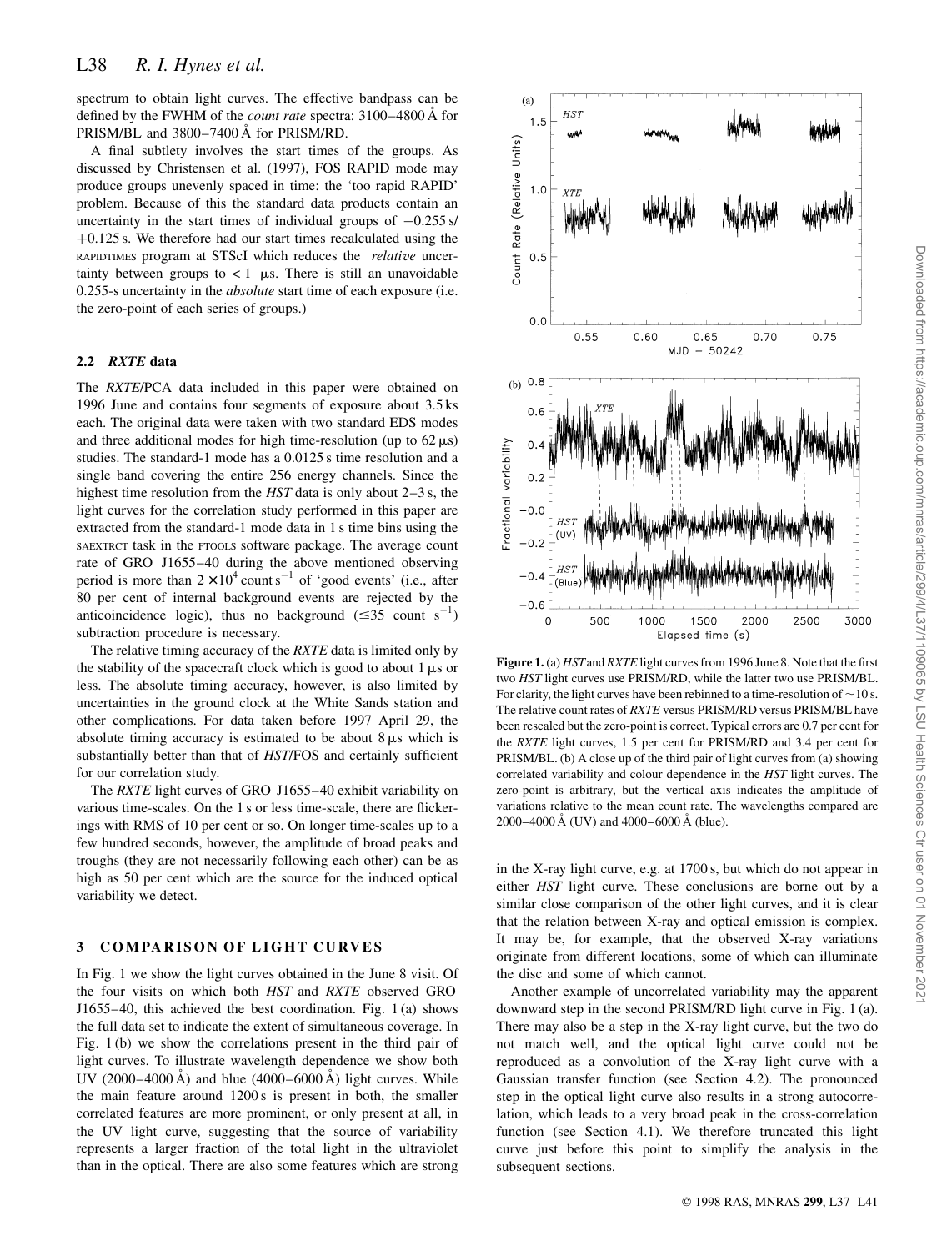

**Figure 2.** ICFs for June 8 data. Dashed lines show  $3\sigma$  confidence limits expected for uncorrelated variability. All four plots show features at  $\sim$ 20 s which are significant at the  $3\sigma$  level, although only Exp. 6 can be considered more than marginal at this level.

#### **4 ANALYSIS**

#### **4.1 Cross correlations**

We begin by performing a cross-correlation analysis. This will identify correlations and reveal the mean lag between X-ray and optical variability. The technique is commonly used in the study of correlated variability from active galactic nuclei (AGN) where two methodologies have been developed: the Interpolation Correlation Function, ICF (Gaskell & Peterson 1987), and the Discrete Correlation Function, DCF (Edelson & Krolik 1988). White & Peterson (1994) contrasted the relative merits of the two and suggested some improvements. We have tested both methods on our data and found no significant differences, so choose to adopt the ICF method with one important modification. This is that since the *RXTE* data has a finer time resolution than the *HST* data, we approximately integrate the *RXTE* light curve over each lagged *HST* timebin, rather than simply interpolating.

We show a section of the resulting ICFs from the June 8 visit, centred at zero lag, in Fig. 2. All four show roughly coincident peaks, significant at the  $3\sigma$  level; if the data is combined to yield a single ICF, then the significance of the combined peak is  $8\sigma$ . The ICF peaks occur at lags in the range 12–24 s. While other peaks are seen in individual ICFs, since they are not repeated in more than one pair of light curves, we do not judge them to be significant.

#### **4.2 Fitting transfer functions**

To characterize the distribution of time delays present between the *RXTE* and *HST* light curves, we fitted parametrized model transfer functions. In this modelling we predict the *HST* light curve by convolving the observed *RXTE* light curve with a Gaussian transfer function (i.e. the time-delay distribution). We then judge the 'badness-of-fit' by calculating the  $\chi^2$  over the data points in the *HST* light curve.

This model adopts the measured *RXTE* light curve verbatim, thus ignoring the statistical errors in the *RXTE* measurements. This is an acceptable approximation because the signal-to-noise ratio for detecting variations is much higher for the *RXTE* data than for the *HST* data.

The Gaussian transfer function

2

$$
\psi(\tau) = \frac{\Psi}{\sqrt{2\pi\Delta\tau}} e^{\frac{1}{2}(\frac{\tau-\tau_0}{\Delta\tau})}
$$

has three parameters: the mean time delay  $\tau_0$ , the dispersion or rootmean-square time delay (hereafter rms delay)  $\Delta \tau$ , which is measure of the width of the Gaussian, and the strength of the response,  $\Psi$ , which is the area under the Gaussian.

Fig. 3 shows the synthetic light curves from the Gaussian superimposed over the four *HST* light curves. The principal features of the *HST* light curves are reproduced well in the synthetic light curves.

Fig. 4 shows the results of fitting the Gaussian transfer functions to Exp. 6. Panel (a) shows the constraints imposed by the data on the mean and rms delay. The best fit for the Gaussian fitting has  $\chi^2_{\text{min}}/779 = 1.229$ . Here the 2-parameter 1<sub>0</sub> confidence region is defined by the contour  $\chi^2 = \chi^2_{\text{min}} + 2.3$ , and the grey-scale indicates relative probability. Panel (b) uses Monte Carlo error propagation to indicate the range of uncertainty in the delay distribution. This plot shows 10 Gaussians selected at random with the probability distribution indicated in panel (a).

The Gaussian model investigated above is acausal because it permits *HST* response preceding the X-ray driving. We can construct a causal model by truncating the negative delay tail of the Gaussian. Panels (c) and (d) of Fig. 4 illustrate the results for the causal Gaussian fits in the same format as panels (a) and (b) of the same figure. The best fit for the causal Gaussian fitting has  $\chi^2_{\text{min}}/779 = 1.230$ . The parameters  $\tau_0$  and  $\Delta \tau$  become anti-correlated because the data to first order constrain the first and second moments of the delay distribution.

Table 1 summarizes the results of fitting Gaussian transfer functions to the four data segments. For all four data segments the mean and RMS delays are roughly consistent within the 1 parameter  $1\sigma$  uncertainties. A weighted average yields  $\overline{\tau_0}$  = 14.6  $\pm$  1.4 s,  $\overline{\Delta \tau}$  = 10.5  $\pm$  1.9 s. The total response,  $\Psi$ , is normalized using the mean count rate for the individual light curve. This normalized total response appears to be roughly constant for the two light curves from PRISM/RD, at a value of  $\Psi \sim 30 \times 10^{-3}$  and for the two light curves from PRISM/BL, at a value of  $\Psi \sim 50 \times 10^{-3}$ . This difference between the values of  $\Psi$ shows that the variability is stronger at short wavelengths, and suggests that the reprocessing therefore occurs in a relatively hot part of the system.

## **5 DISCUSSION**

It is clear from our analysis that reprocessing with a mean time delay of under 25 s dominates. This is the size of lag to be expected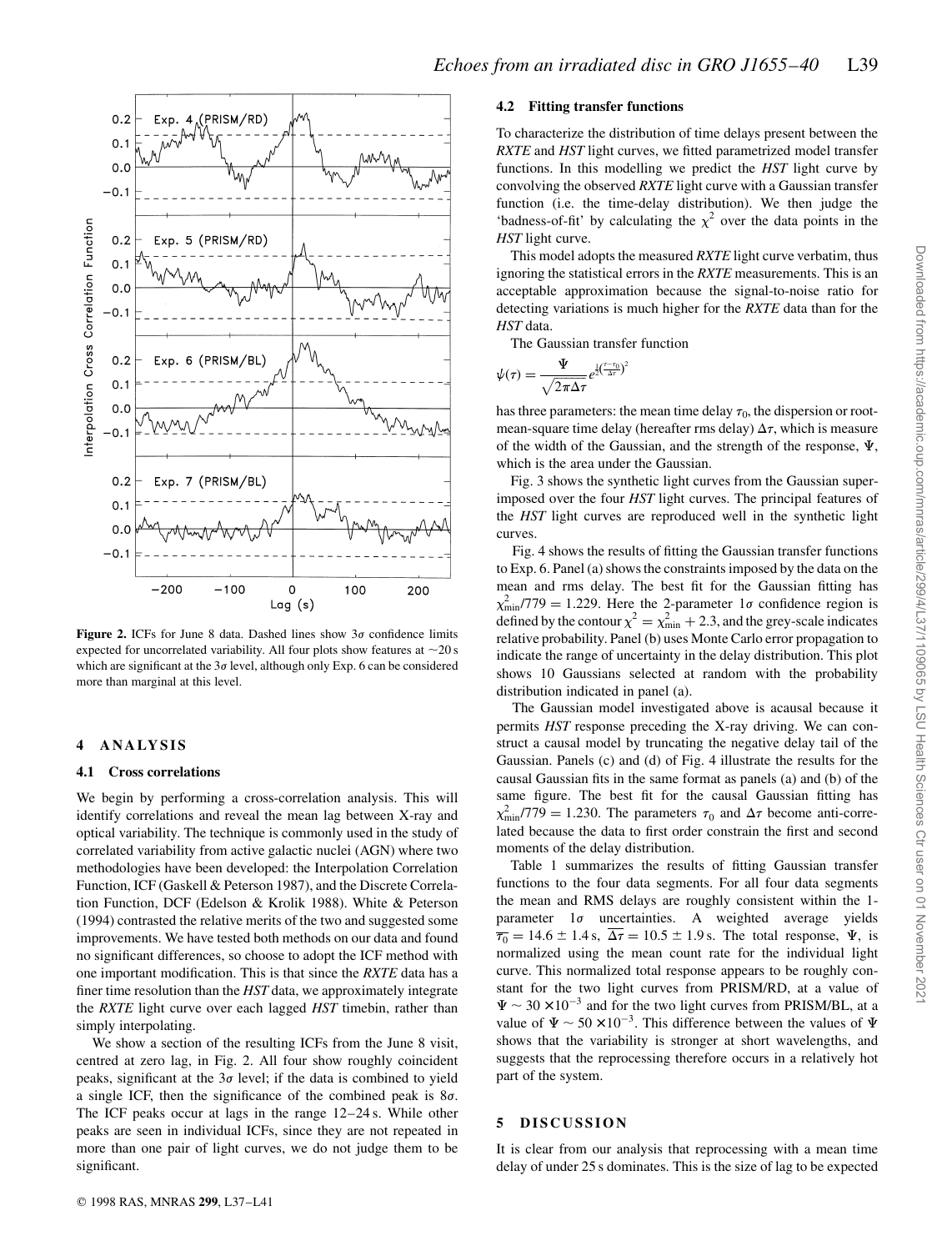

from the accretion disc assuming established system parameters (Orosz & Bailyn 1997; van der Hooft et al. 1998). Together with the narrowness of the transfer function (RMS delay  $\sim$  10 s), this means that disc reprocessing must dominate over the secondary star, from which lags of greater than 40 s are expected at this binary phase ( $\phi \sim 0.40$ ). Even allowing for the maximum uncertainty in system parameters estimated by van der Hooft et al. (1998), our results are definitely inconsistent with the dominant source of reprocessing being the companion star. The response for the Gaussian fits, when normalized to the count rate for the light curves are consistent for the two PRISM/BL light curves and for the two PRISM/RD ones. The higher response, and hence reprocessing fraction, for the PRISM/BL agrees with this analysis of the mean and RMS delays, showing that the accretion disc is the most important region for reprocessing of X-rays in GRO J1655–40.

Why is this the case? During the activity observed by van der Hooft et al. (1997), light curve analysis revealed that X-ray heating of the companion star was important; if that was the case here, we should see echoes originating from the companion star. One explanation for why we do not is that the X-ray absorbing material in the disc may have a significant scaleheight above the mid-plane so that the companion would effectively be shielded from direct X-ray illumination, thus reducing the strength of reprocessing. For this to be the case, then the shielding material must rise to  $H/R \sim 0.25$ .

If the accretion disc in GRO J1655–40 is significantly irradiated, we now must ask why the long-term optical light curve appears almost anticorrelated with X-ray behaviour? One possibility is that the irradiating X-ray flux is being increasingly attenuated by a disc corona. As the optical depth of the Compton scattering corona increases, we might naturally expect two consequences: first the hard X-rays, believed to be produced by Comptonization, would increase. Secondly, the irradiation of the outer disc would decrease, as X-rays moving nearly parallel to the disc must penetrate a large optical depth of scattering material. We would thus expect that the optical/UVand hard X-ray light curves might appear anticorrelated, exactly as observed. Indeed, a related scenario was proposed by Mineshige (1994) to explain why the onset of an optical reflare in Xray Nova Muscae 1991 occured simultaneous to a decrease in the Thomson optical depth deduced from X-ray spectra.

These observations represent a step forward in our understanding of SXTs. This is the first time that correlated optical–X-ray variability has been detected from a transient source and supports the picture, often assumed, that SXTs in outburst have irradiated accretion discs similar to those in persistent LMXBs.

## **ACKNOWLEDGMENTS**

RIH and KSO are supported by PPARC Research Studentships. RIH would also like to acknowledge travel funding from the Nuffield Foundation. Support for this work was provided by NASA through grant number GO-6017-01-94A from the Space Telescope Science Institute, which is operated by the Association of Universities for Research in Astronomy, Incorporated, under NASA contract NAS5-26555 and also through contract NAS5-32490 for the *RXTE* project. This work made use of the *RXTE* Science Center at the NASA Goddard Space Flight Center and has benefited from

**Figure 3.** Best-fitting synthetic light curves for all four data sets from Gaussian fitting, superimposed over actual *HST* light curves. The time axis is relative to the start of each exposure. The light curves have been rebinned by a factor of 2 for clarity.